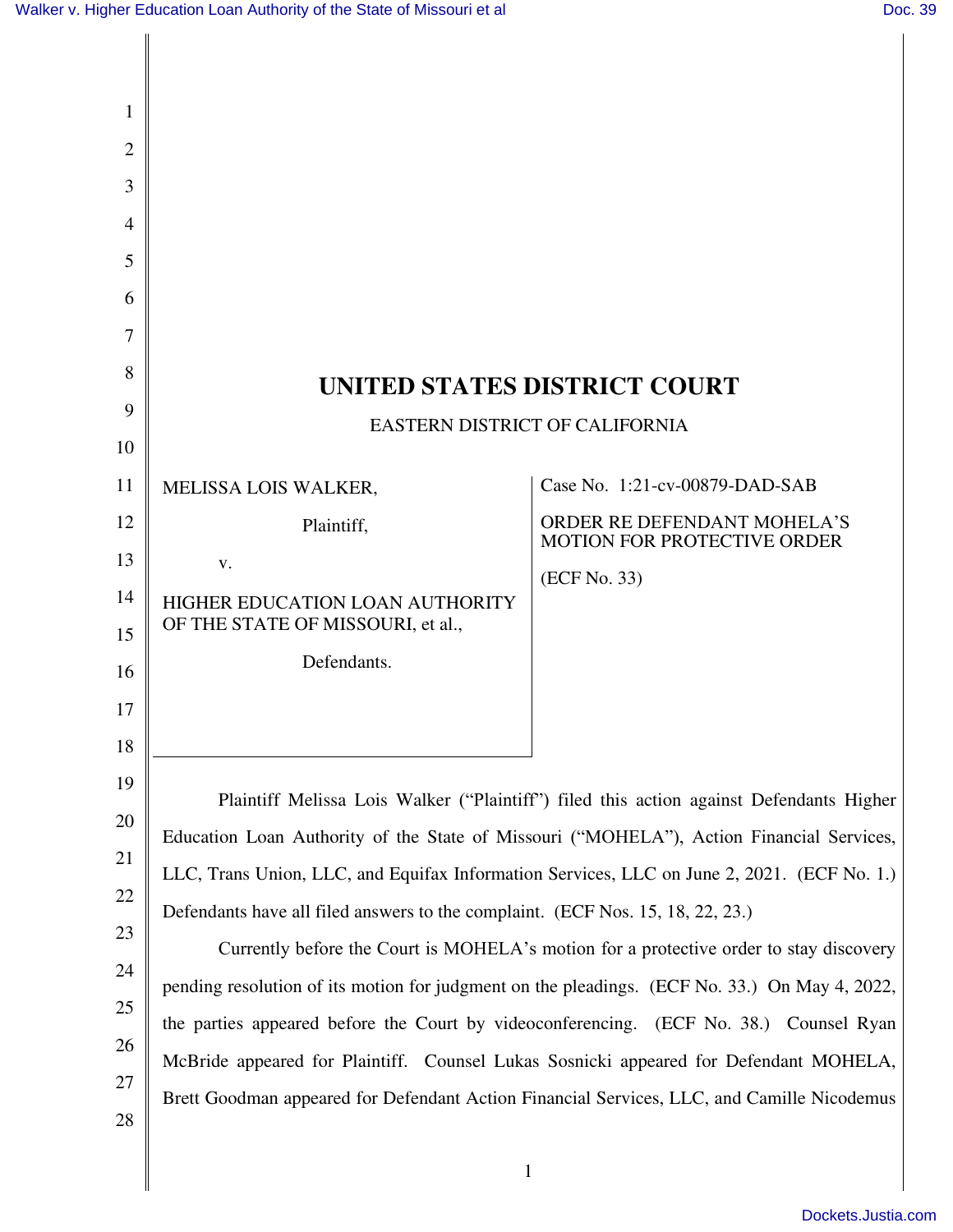1 2 3 appeared for Defendant TransUnion,  $LLC<sup>1</sup>$  For the reasons discussed herein, the Court shall grant MOHELA's motion but order MOHELA to supplement the record as discussed herein within fourteen days of issuance of this order.

#### **I.**

#### **RELEVANT BACKGROUND**

6 7 8 9 10 11 12 13 14 15 16 17 18 19 20 Plaintiff contends she was the victim of identify fraud, and that student loans were purportedly issued under her name for "American Public University System," a school which Plaintiff never applied for nor attended. Plaintiff asserts multiple claims under federal and state law arising from Defendants' alleged incorrect reporting of delinquent student loan debt payments to credit bureaus, and their refusal to correct Plaintiff's credit report and halt collections proceedings even after being presented with evidence of the identity fraud. As a result of Defendants' actions, Plaintiff claims her credit was negatively affected, her credit cards were closed, she cannot qualify for an affordable car loan or home loan, her tax return refund was garnished through collections, and she experienced mental and emotional suffering. As relevant to Defendant MOHELA, Plaintiff asserts claims for violations of the Fair Credit Reporting Act, 15 U.S.C. §§ 1681 et seq., the Consumer Credit Reporting Agency Act, Cal. Civ. Code §§ 1785 et seq., and the Rosenthal Fair Debt Collections Practices Act, Cal. Civ. Code §§ 1788 et seq. (Counts 1, 2, 3, 4 and 13) arising from MOHELA's alleged refusal to discharge the loans and submit corrected reports to the credit bureaus after Plaintiff presented it with evidence of the identity fraud. Plaintiff seeks damages, civil penalties, and declaratory and injunctive relief.

21 22

4

5

23 24 25 26 On August 19, 2021, MOHELA filed a motion for judgment on the pleadings. (ECF No. 24.) MOHELA seeks dismissal of all of Plaintiff's claims asserted against it on the bases that (1) MOHELA is entitled to sovereign immunity as an "arm of the state" of Missouri, and (2) alternatively, Plaintiff fails to allege sufficient facts to state any claim against MOHELA. As of September 14, 2021, the motion for judgment on the pleadings was fully briefed and has been deemed submitted on the papers before the District Judge. (ECF Nos. 25, 28, 31.)

<sup>28</sup>  <sup>1</sup> Counsel for Defendants Action Financial Services and TransUnion confirmed they had not joined in MOHELA's motion and were appearing to observe the proceedings only.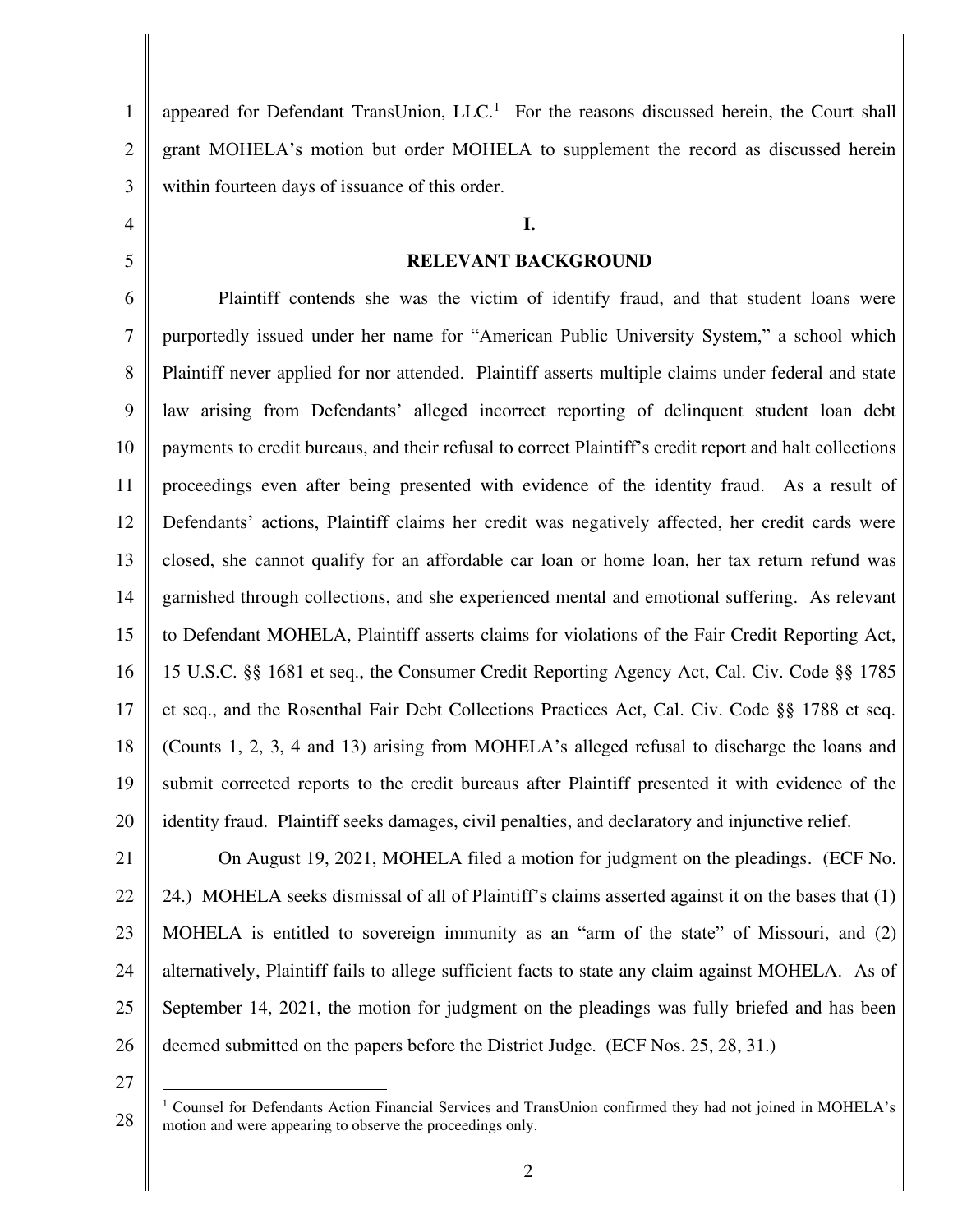1 2 3 4 5 6 7 8 9 10 11 12 13 14 15 16 17 18 19 20 21 22 23 24 25 26 27 28 On January 21, 2022, Plaintiff served written discovery requests on MOHELA that included requests for admission, requests for production, and special interrogatories. (See McBride Decl., ECF No. 36-1.) MOHELA provided non-substantive responses that consisted of objections only. Among many boilerplate objections was the objection that each discovery request was "premature, harassing, unduly burdensome, and prejudicial given the pendency of MOHELA's motion for judgment on the pleadings. . . ." (See Ex. A, ECF No. 36-2.) The parties met and conferred and MOHELA indicated it would not provide any further responses while its motion for judgment on the pleadings was still pending. Plaintiff did not file a motion to compel discovery. On March 25, 2022, MOHELA filed the instant motion for protective order to stay discovery pending the Court's ruling on its motion for judgment on the pleadings. (ECF No. 33.) Plaintiff opposed the motion on April 8, 2022. (ECF No. 36.) On April 18, 2022, MOHELA filed a reply. (ECF No. 37.) On May 4, 2022, the parties, as previously identified, appeared before this Court for the hearing on the motion. (ECF No. 38.) **II. LEGAL STANDARD**  Federal Rule of Civil Procedure ("Rule") 26(b) states that "[p]arties may obtain discovery regarding any nonprivileged matter that is relevant to any party's claims or defense." Fed. R. Civ. P. 26(b). It further states that "[r]elevant information need not be admissible at the trial if the discovery appears reasonably calculated to lead to the discovery of admissible evidence." Id. However, there are limits to these general discovery principles. Under Rule  $26(c)(1)$ , "[t]he court may, for good cause, issue an order to protect a party or person from annoyance, embarrassment, oppression, or undue burden or expense." Fed. R. Civ. P.  $26(c)(1)$ . The party seeking the protective order has the burden "to 'show good cause' by demonstrating harm or prejudice that will result from the discovery." Rivera v. NIBCO, Inc., 364 F.3d 1057, 1063 (9th Cir. 2004) (citation omitted). Further, the Ninth Circuit has found that a stay is appropriate where it "furthers the goal of efficiency for the court and litigants." See, e.g., Rutman Wine v. E. & J. Gallo Winery, 829 F.2d 729 (9th Cir. 1987) (stating, in the context of an antitrust action, that "[i]t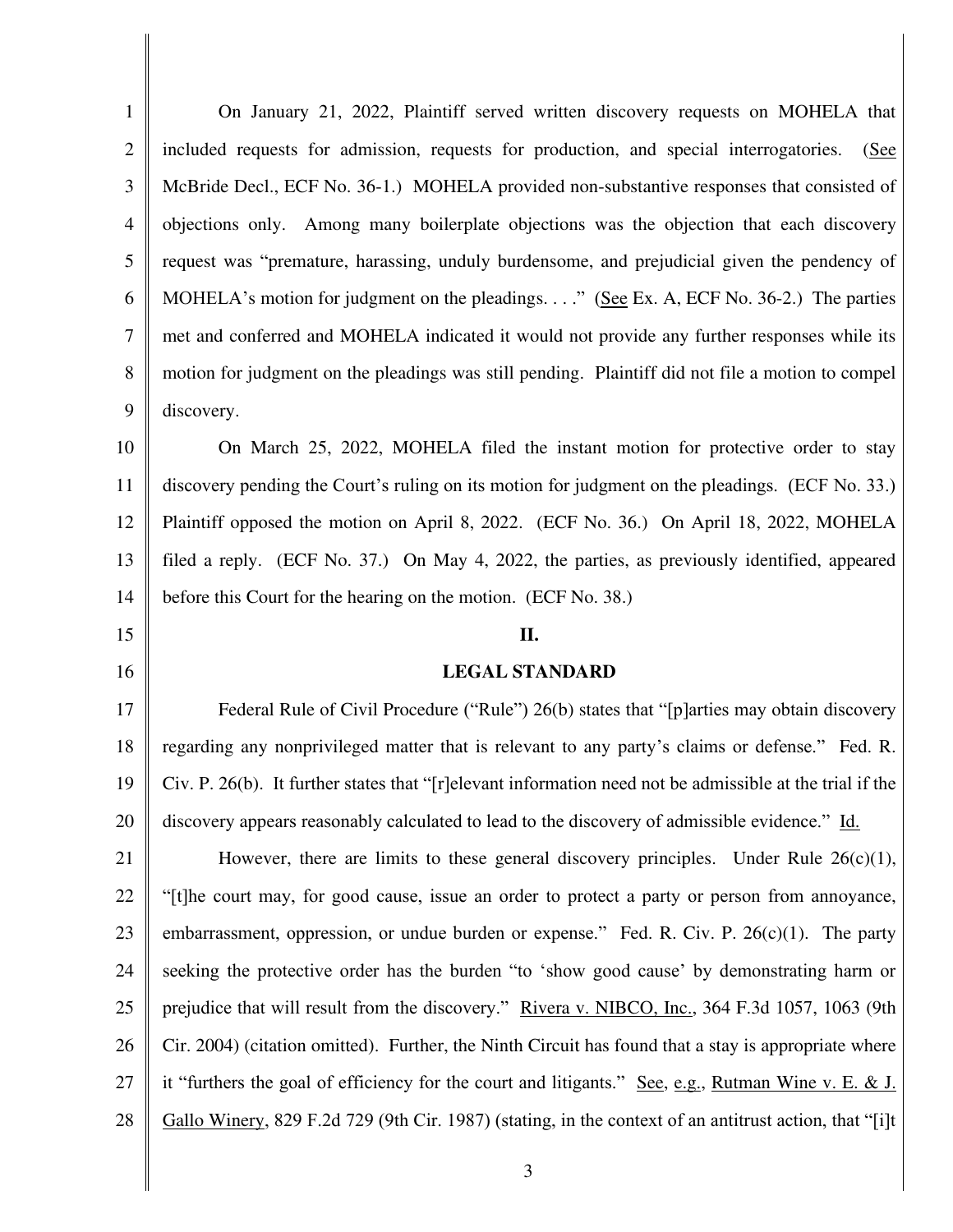2 3 4 is sounder practice to determine whether there is any reasonable likelihood that plaintiffs can construct a claim before forcing the parties to undergo the expense of discovery"). This coincides with the goal of Rule 1, which directs that the Federal Rules shall "be construed and administered to secure the just, speedy, and inexpensive determination of every action." Fed. R. Civ. P. 1.

1

5 6 7 8 9 10 11 12 13 14 15 16 17 18 19 20 21 22 23 24 Ninth Circuit caselaw demonstrates a party may seek a protective order to stay discovery pending resolution of a potentially dispositive motion, such as a Rule 12(b)(6) motion to dismiss. See, e.g., Wenger v. Monroe, 282 F.3d 1068, 1077 (9th Cir. 2002) (affirming district court's grant of protective order staying discovery pending resolution of motion to dismiss filed pursuant to Fed. R. Civ. P. 12(b)(6)). Nonetheless, the Federal Rules of Civil Procedure do not provide for automatic or blanket stays of discovery when a potentially dispositive motion is pending. Indeed, district courts look unfavorably upon such blanket stays of discovery. See, e.g., Skellercup Indus. Ltd. v. City of L.A., 163 F.R.D. 598, 600–01 (C.D. Cal. 1995) ("Had the Federal Rules contemplated that a motion to dismiss under Fed. R. Civ. P. 12(b)(6) would stay discovery, the Rules would contain a provision for that effect. In fact, such a notion is directly at odds with the need for expeditious resolution of litigation.") (citation and quotation marks omitted). Therefore, within the context of a pending motion to dismiss, a motion for a protective order seeking to preclude discovery must be supported by "good cause" and a "strong showing." See Blankenship v. Hearst Corp., 519 F.2d 418, 429 (9th Cir. 1975); accord Skellercup Indus. Ltd., 163 F.R.D. at 600; In re Valence Tech. Sec. Litig., No. C 94–1542–SC, 1994 WL 758688, at \*2 (N.D. Cal. Nov. 18, 1994); see also Gray v. First Winthrop Corp., 133 F.R.D. 39, 40 (N.D. Cal. 1990) ("The moving party must show a particular and specific need for the protective order, as opposed to making stereotyped or conclusory statements."); Beckman Indus., Inc. v. Int'l Ins. Co., 966 F.2d 470, 476 (9th Cir. 1992) ("Broad allegations of harm, unsubstantiated by specific examples or articulated reasoning, do not satisfy the [Rule 26\(c\)](https://1.next.westlaw.com/Link/Document/FullText?findType=L&pubNum=1004365&cite=USFRCPR26&originatingDoc=I7332675c387f11e0aa23bccc834e9520&refType=LQ&originationContext=document&transitionType=DocumentItem&ppcid=d169bf2d7a4645daa7f43840c7ad7419&contextData=(sc.History*oc.Search)) test") (citation and quotation marks omitted).

25 26 27 28 Furthermore, the Ninth Circuit has held that under certain circumstances, a district court abuses its discretion if it prevents a party from conducting discovery relevant to a potentially dispositive motion. See Alaska Cargo Transp., Inc. v. Alaska R.R., Corp., 5 F.3d 378, 383 (9th Cir. 1993) (district court would have abused its discretion in staying discovery if the discovery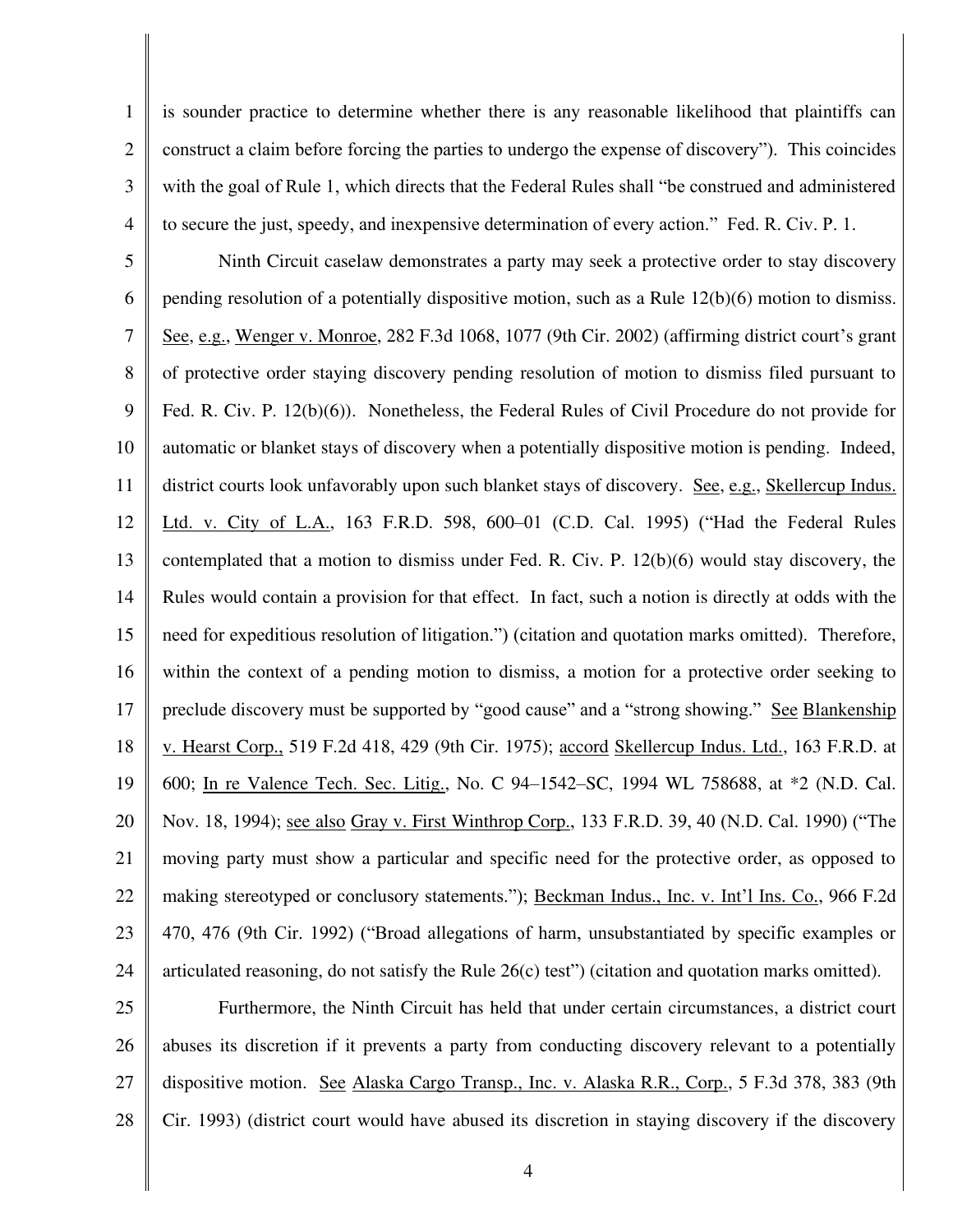1 2 3 4 5 was relevant to whether or not the court had subject matter jurisdiction); see also Quair v. Bega, No. CV F 02 5891 REC DLB, 2005 WL 552537, at \*2 (E.D. Cal. Mar. 7, 2005) (denying a protective order is particularly appropriate if a stay of discovery could preclude either party from fully preparing for the pending dispositive motion) (citing Pac. Lumber Co. v. Nat'l Union Fire Ins. Co. of Pittsburgh, PA, 220 F.R.D. 349, 352 (N.D. Cal. 2003)).

6 7 8 9 10 11 12 13 14 15 16 17 18 19 20 21 22 23 24 25 26 27 28 While the Ninth Circuit has not announced a clear standard against which to evaluate a request or motion to stay discovery in the face of a pending, potentially dispositive motion, varying tests have been applied by the California district courts. One test considers: (1) whether the pending motion is potentially dispositive of the entire case, or at least dispositive on the issue at which discovery is aimed; and (2) whether the pending, potentially dispositive motion can be decided absent additional discovery. Under this test, a protective order is appropriate where the moving party satisfies these two prongs, but discovery should proceed if either prong of the test is not met. District courts in California have applied variations of this test with frequency. See, e.g., Cal. Sportfishing Prot. All. v. Chico Scrap Metal, Inc., Civ. No. S–10–1207 GEB GGH, 2011 WL 130228 (E.D. Cal. Jan. 14, 2011) ("peeking" at merits of underlying dispositive to determine whether there was "no question . . . that the dispositive motion will prevail, and that therefore, discovery is a waste of effort."); Quest Commc'ns Corp. v. Herakles, LLC, No. 2:07 cv-00393-MCE-KJM, 2007 WL 2288299 (E.D. Cal. Aug. 8, 2007) (evaluating likelihood that leave to amend would be granted to determine whether underlying motion was truly dispositive); Seven Springs Ltd. P'ship v. Fox Cap. Mgmt. Corp., No. S-07-0142 LKK GGH, 2007 WL 1146607 (E.D. Cal. Apr. 19, 2007) (requiring defendant show by clear and convincing evidence it would prevail on the merits of its dispositive motion in order to obtain a stay of discovery); but see GTE Wireless, Inc. v. Qualcomm, Inc., 192 F.R.D. 284 (S.D. Cal. 2000) (on reconsideration to district judge, magistrate judge's requirement that it be "immediately certain" or "foregone conclusion" that pending dispositive motion would be granted, when ruling on stay motion, was clear error); see also Hall v. Tilton, No. C 07–3233 RMW (PR), 2010 WL 539679 (N.D. Cal. Feb. 9, 2010) (cursory evaluation of dispositive nature of underlying motion); Pac. Lumber Co., 220 F.R.D. at 352 (evaluating scope and breadth of discovery requests, issues for which discovery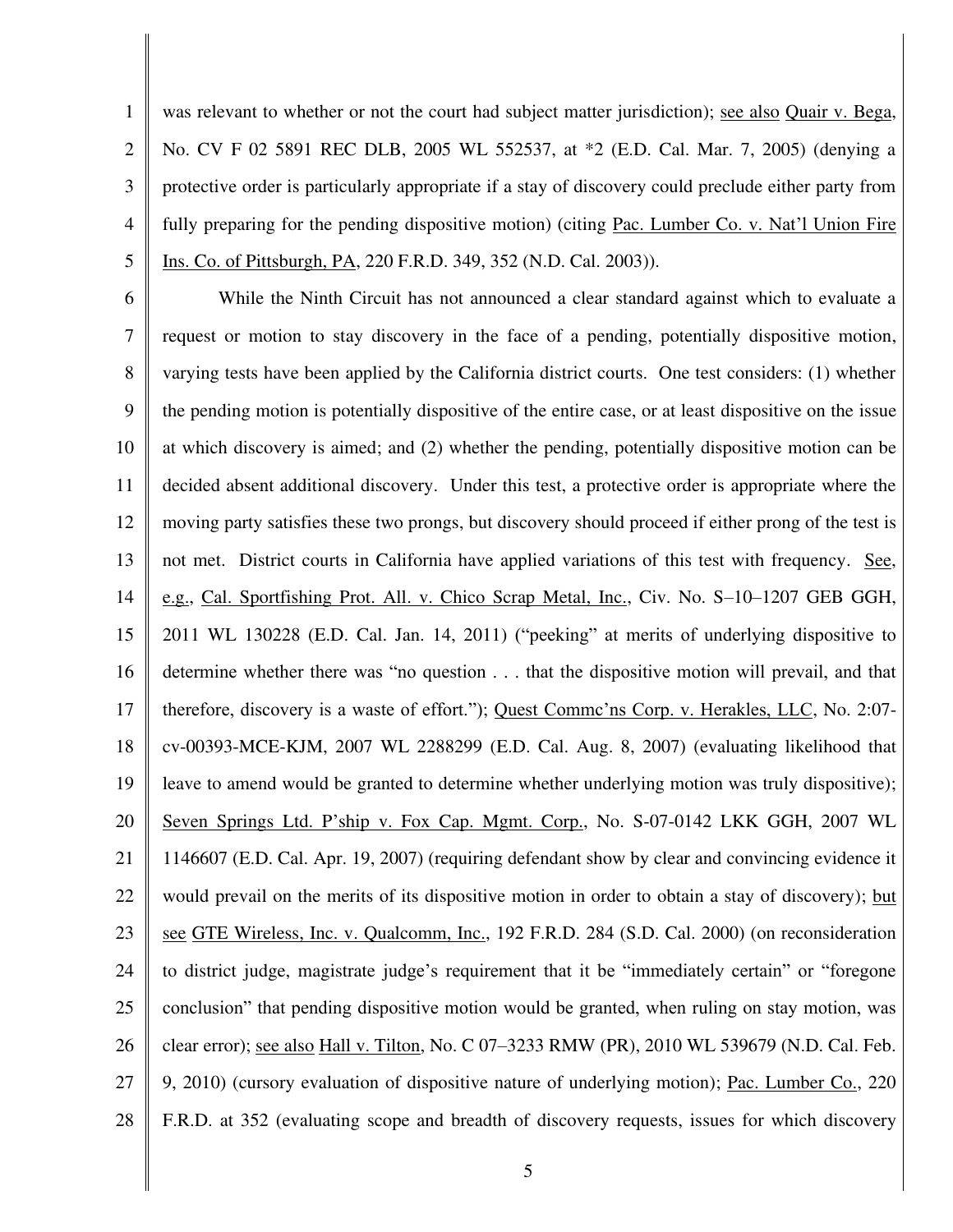1

was needed, and prejudice to nonmoving party).

2 3 4 5 6 7 8 9 10 Another test considers multiple factors on a case-by-case basis to determine the propriety of the requested discovery stay: (1) the type of motion and whether it is a challenge as to the "sufficiency" of the allegations or as a "matter of law"; (2) the nature and complexity of the action; (3) whether counterclaims and/or cross-claims have been interposed; (4) whether some or all of the defendants join in the request for a stay; (5) the posture or stage of the litigation; (6) the expected extent of discovery in light of the number of parties and complexity of the issues in the case; and (7) any other relevant circumstances. See Skellercup Indus. Ltd., 163 F.R.D. at 601 (quoting Hachette Distrib., Inc. v. Hudson Cnty. News Co., 136 F.R.D. 356, 358 (E.D.N.Y 1991)).

11 12 13 14 15 16 17 18 Regardless, district courts have broad discretion to determine whether a protective order is appropriate and, if so, what degree of protection is warranted. Seattle Times Co. v. Rhinehart, 467 U.S. 20, 36 (1984); Alaska Cargo, 5 F.3d at 383 (concluding granting a motion to stay discovery pending a motion to dismiss is within the Court's discretion); see also Phillips ex rel. Estates of Byrd v. Gen. Motors Corp., 307 F.3d 1206, 1211–12 (9th Cir. 2002) (finding that the law gives district courts broad latitude to grant protective orders); Dichter-Mad Fam. Partners, LLP v. U.S., 709 F.3d 749, 751 (9th Cir. 2013) (per curiam) (district courts may exercise broad discretion in managing discovery).

19 20 21 22 23 24 25 In sum, determining whether a stay of discovery pending the outcome of a dispositive motion is warranted requires a case-by-case analysis because the inquiry is necessarily factspecific and depends on the particular circumstances and posture of each case. The Court finds the aforementioned authorities instructive in evaluating the "good cause" requirement set forth under Rule  $26(c)(1)$  as well as the goal of Rule 1 to "secure the just, speedy, and inexpensive determination of every action," and therefore bases its analysis on the factors most pertinent to the instant case, as follows.

26 ///

- 27 ///
- 28 ///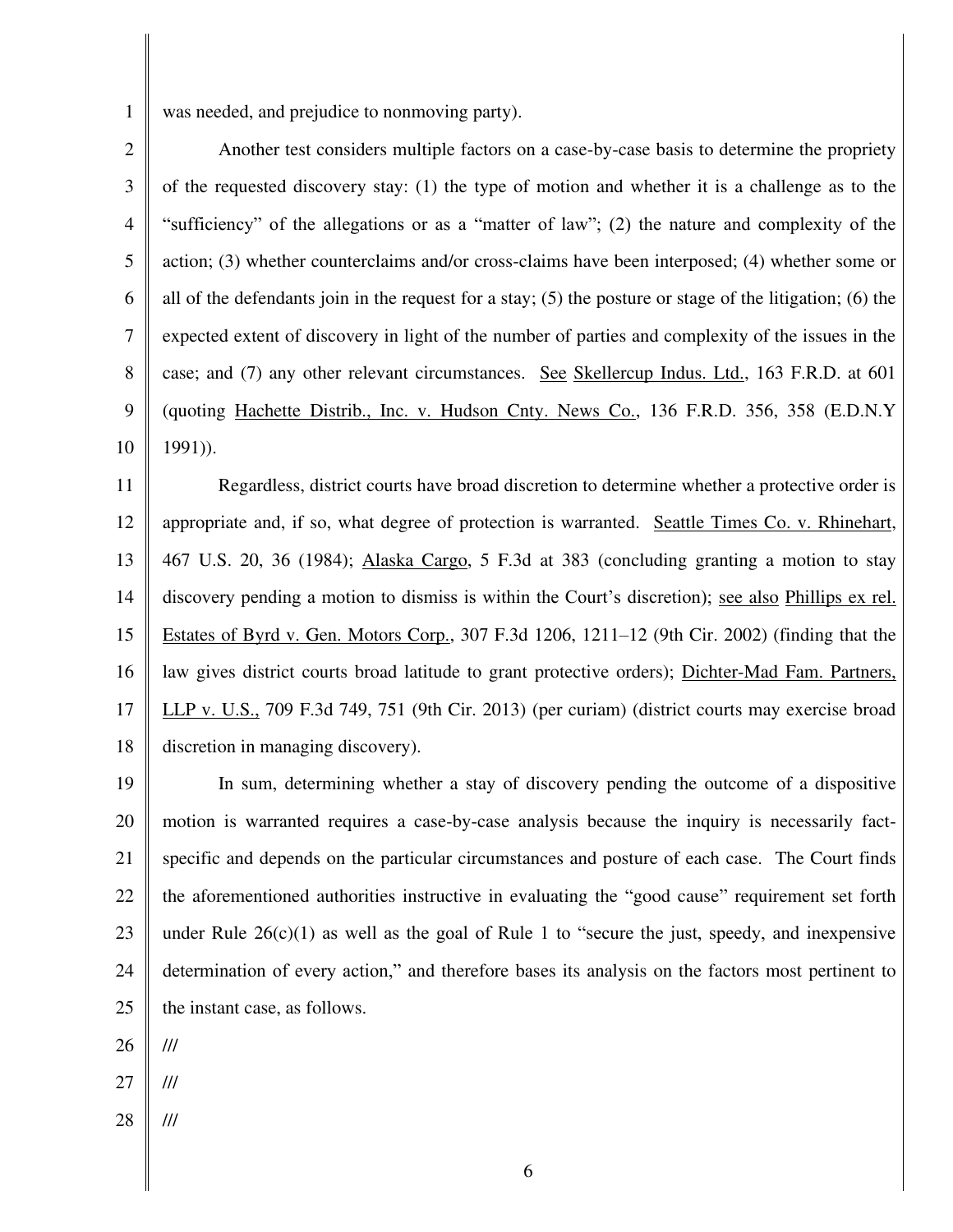2 3

4

1

# **DISCUSSION**

**III.**

### **A. The Pending Motion is Potentially Dispositive of Plaintiff's Claims Against MOHELA**

5 6 7 8 9 10 11 12 13 14 15 As noted above, in evaluating whether a stay should issue, California courts evaluate the dispositive nature of the underlying motion in various manners. The Court acknowledges some courts, in taking a "peek" at the merits of the potentially dispositive motion, have conducted fairly in-depth analyses of the underlying motion, sometimes requiring the defendant establish a strong likelihood of success on the merits in order to receive a stay of discovery. See, e.g., Cal. Sportfishing Prot. All., 2011 WL 130228; Quest Commc'ns, 2007 WL 2288299; Seven Springs, 2007 WL 1146607. However, it is the District Judge, and not this Court, who is responsible for resolving MOHELA's underlying motion for judgment on the pleadings. Accordingly, this Court's "peek" at the merits, while consistent with the general practice of courts in this District, is limited. Nevertheless, based on its limited "peek" at the merits, the Court has determined that MOHELA's underlying motion, if successful, would be fully dispositive of Plaintiff's claims.

16 17 18 19 20 21 22 23 24 MOHELA's motion seeks dismissal of every cause of action Plaintiff asserted against it based on Eleventh Amendment immunity grounds.<sup>2</sup> Under the Eleventh Amendment, agencies of the state are immune from private damage actions or suits for injunctive relief brought in federal court. Pennhurst State Sch. & Hosp. v. Halderman, 465 U.S. 89, 100 (1984). State sovereign immunity does not extend to county and municipal governments unless state law treats them as arms of the state. Sato v. Orange Cnty. Dept. of Edu., 861 F.3d 923, 928 (9th Cir. 2017) (citations omitted). In determining whether an entity is to be treated as an arm of the state "or instead is to be treated as a municipal corporation or other political subdivision to which the Eleventh Amendment does not extend," the Ninth Circuit requires evaluation of the following

<sup>26</sup>  27 28  $2$  The Court notes MOHELA's motion alternatively asserts a challenge to the sufficiency of the pleadings in the sense that Plaintiff failed to allege sufficient facts to state a claim. This argument would not establish good cause to stay discovery because, even if MOHELA's motion was granted on this basis, Plaintiff would very likely be granted leave to file a first amended complaint to cure such deficiencies. See, e.g., Quest Commc'ns, 2007 WL 2288299. Regardless, the Court need not address this second argument, having determined MOHELA's immunity argument would be sufficiently dispositive to justify a stay.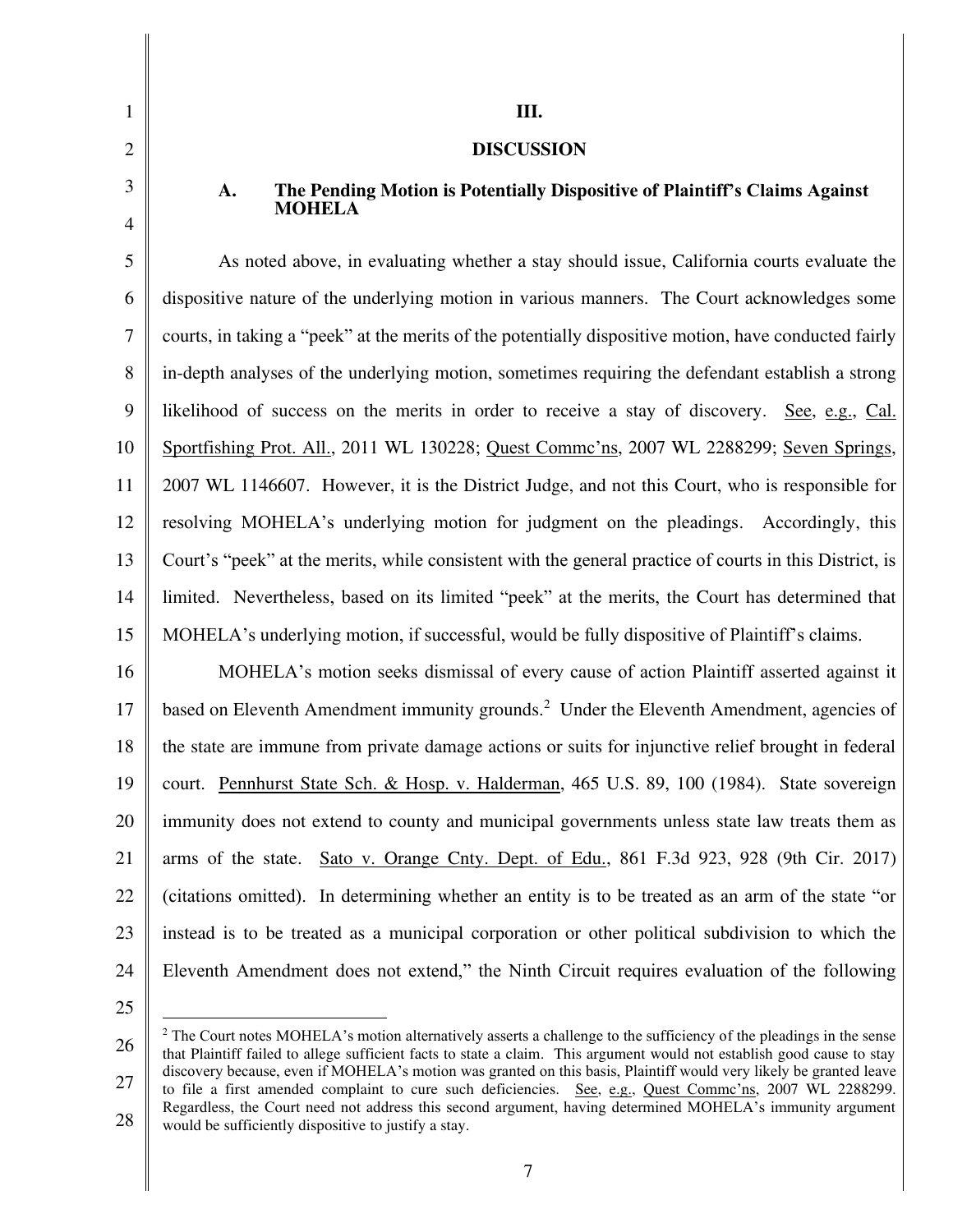1 2 3 4 5 6 factors: (1) whether a money judgment would be satisfied out of state funds; (2) whether the entity performs central governmental functions; (3) whether the entity may sue or be sued; (4) whether the entity has the power to take property in its own name or only the name of the state; and (5) the corporate status of the entity. Id. (quoting Mitchell v. L.A. Cmty. Coll. Dist., 861 F.2d 198, 201 (1988)). To determine these factors, the Court looks to the way state law treats the entity. Mitchell, 861 F.2d at 201 (collecting cases).

7 8 9 10 11 12 The Court acknowledges Plaintiff's argument that MOHELA's contentions regarding its own business practices, procedures, and relationship with the State of Missouri are not reflected in the complaint, supported by any affidavits or other evidence, or accompanied by any request for judicial notice. (ECF No. 28 at 6.) This argument is fairly well-taken. Substantively, Plaintiff also opposes MOHELA's motion on the basis that its claims regarding purported statefunctions are overstated. This, too, is a colorable argument.

13 14 15 16 17 18 19 20 21 However, the Court also acknowledges MOHELA has raised colorable arguments in support of its motion for judgment on the pleadings. Moreover, because this would be an issue of first impression in the Ninth Circuit, and particularly in light of the split in authority as to the specific issue of whether MOHELA should be deemed an "arm of the state,"<sup>3</sup> this Court declines to conduct an in-depth review of the underlying merits of the motion presently before the District Judge. To do so would be procedurally awkward and judicially inefficient. Rather, for purposes of determining the propriety of granting a stay of discovery pending resolution of the underlying motion, the Court finds it sufficient to note MOHELA's colorable arguments that it is entitled to Eleventh Amendment immunity, if successful, would be fully dispositive as to all claims asserted ///

- 22
- 23

<sup>24</sup>  25 26 27 28 <sup>3</sup> For example, the Court notes in Dykes v. Mo. Higher Educ. Loan Auth., No. 4:21-cv-00083-RWS, 2021 WL 3206691 (E.D. Mo. Jul. 29, 2021), the only case this Court found which specifically addresses Eleventh Amendment sovereign immunity as potentially applicable to MOHELA as a student loan servicer in the State of Missouri, the Eastern District of Missouri provided a lengthy analysis of the state statutes relating to MOHELA and concluded that MOHELA was not an "arm of the state" and therefore not entitled to sovereign immunity. See also Perkins v. Equifax Info. Servs., LLC, No. SA-19-CA-1281-FB (HJB), 2020 WL 13120600 (W.D. Tex. May 1, 2020) (applying Fifth Circuit's "arm of State" test to find MOHELA was not entitled to immunity in FCRA/FDCPA case based on claims of identity theft). However, at least one other state applying the immunity analysis of its circuit reached the opposite conclusion. See Gowens v. Capella Univ., No. 4:19-CV-362-CLM, 2020 WL 10180669 (N.D. Ala. Jun. 1, 2020) (applying Eleventh Circuit's "arm of the State" test).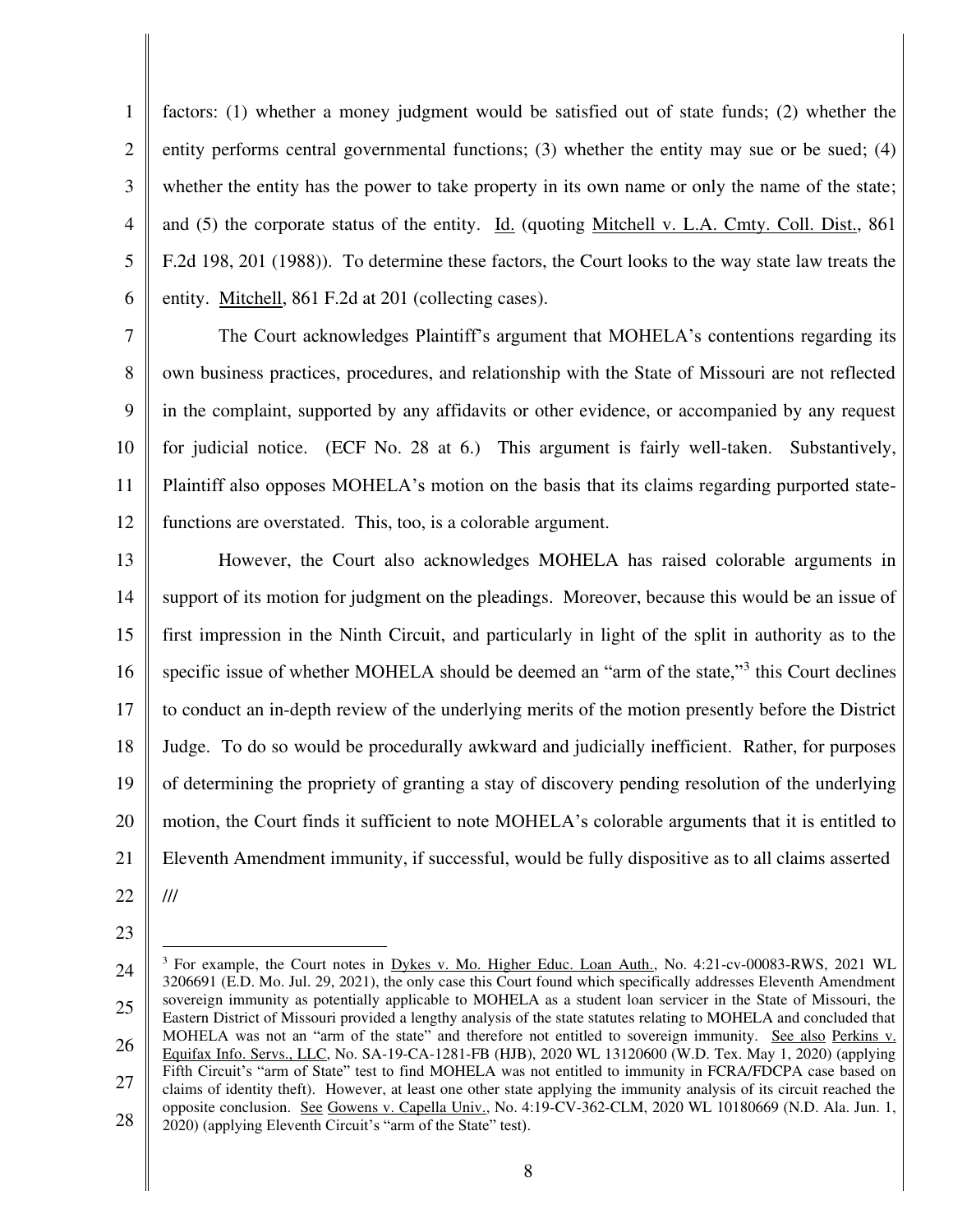1 2 3 4 5 6 7 8 against it.<sup>4</sup> See Hicks v. Hamkar, No. 2:13-cv-1687-KJM-CKD P (TEMP), 2015 WL 10435020, at \*3 (E.D. Cal. Dec. 3, 2015), report and recommendation adopted, No. 2:13-cv-1687-KJM-CKD P (TEMP), 2016 WL 861761 (E.D. Cal. Mar. 7, 2016) (granting unopposed motion to stay discovery pending ruling on motion to dismiss on qualified immunity grounds); Ministerio Roca Solida v. U.S. Dep't of Fish & Wildlife, 288 F.R.D. 500, 506 (D. Nev. 2013) (stay of discovery warranted where underlying dispositive motion raised issues regarding jurisdiction and the alleged immunity of the defendants). In combination with the reasons to follow, this consideration supports granting a temporary stay of discovery.

9 10

#### **B. The Pending Dispositive Motion Can Be Decided Absent Additional Discovery**

11 12 13 14 15 16 17 18 19 20 21 Also relevant to the Court is the determination that MOHELA's motion for judgment on the pleadings speaks to purely legal issues and the sufficiency of Plaintiff's allegations. See Jarvis v. Regan, 833 F.2d 149, 155 (9th Cir. 1987) (holding district court did not abuse its discretion in denying discovery when the complaint did not raise factual issues requiring discovery to resolve); see also Little v. City of Seattle, 863 F.2d 681, 685 (9th Cir. 1988) (holding that on the facts presented, "discovery could not have affected" the district court's preliminary decision regarding issues of immunity). At the hearing, Plaintiff conceded this point, noting she did not oppose MOHELA's requested stay due to a need for additional information to sufficiently respond to the pending underlying motion, but rather because she wished to avoid the anticipated loss or destruction of evidence likely to occur if discovery was stayed.<sup>5</sup> Accordingly, the Court concludes that MOHELA's motion can be decided without the discovery sought by Plaintiff.

- 22
- 23

24

## **C. Prejudice to Plaintiff**

The Court also considers the potential prejudice to Plaintiff, as it is a significant

<sup>&</sup>lt;sup>4</sup> Again, the Court notes emphasizes that no pronouncement of this Court concerning the merits of the dispositive motion binds the District Judge in any way.

<sup>26</sup>  27 <sup>5</sup> Plaintiff confirmed the information she seeks in discovery pertains to MOHELA's narrative of what actions it took regarding the investigation into Plaintiff's identity theft claim, and not the issue of MOHELA's status as a potential state agent. Indeed, while it remains unclear why MOHELA delayed so long in seeking a protective order after being served with discovery requests — a question which counsel failed to directly answer at the hearing on the motion the Court nevertheless notes that the underlying motion was fully briefed by the parties before Plaintiff served any

<sup>28</sup>  discovery requests on MOHELA. (See ECF No. 36 at 2.)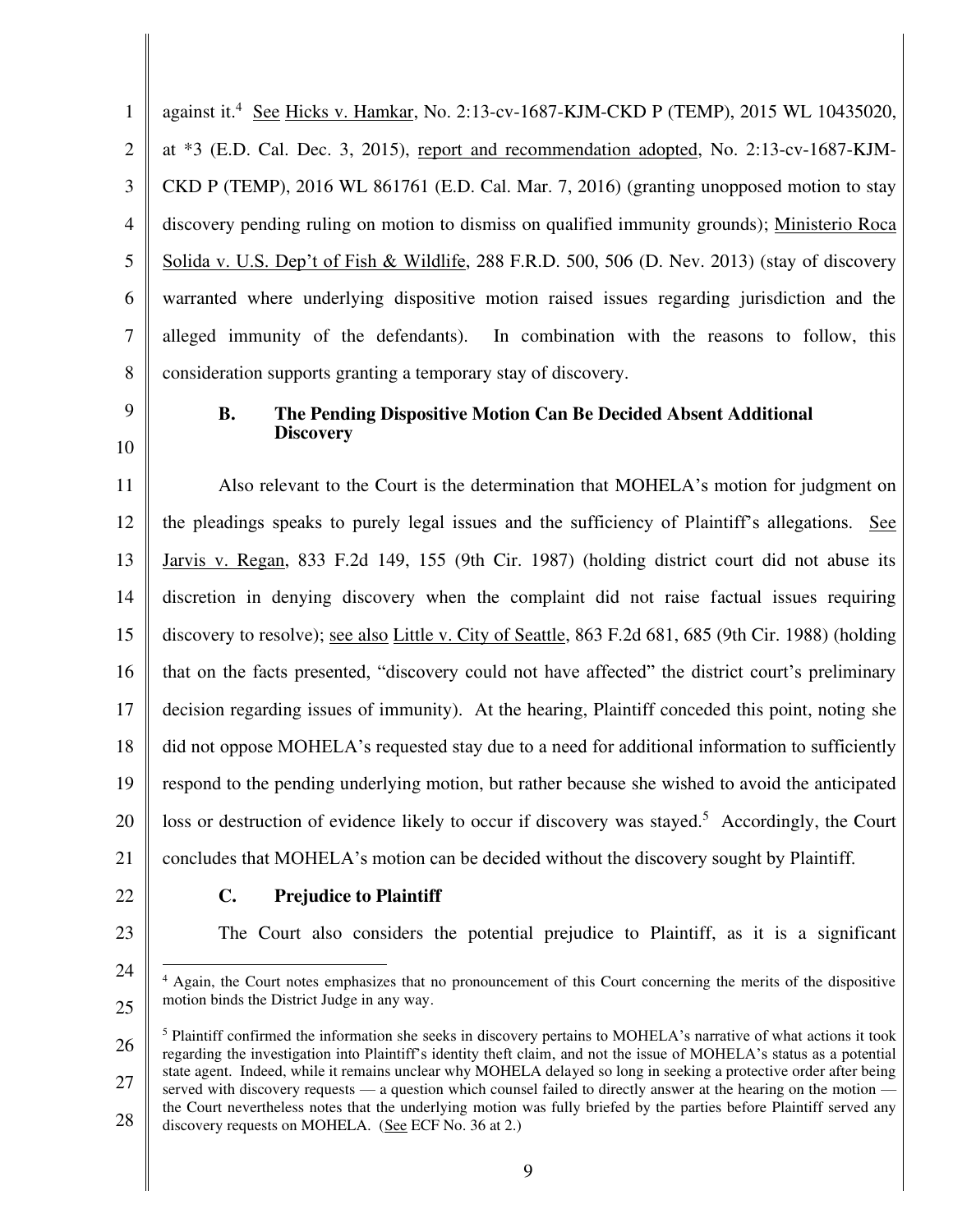1 2 3 4 5 6 consideration to the instant matter. Defendant argues the proposed stay would not prejudice Plaintiff because no scheduling order has yet issued; therefore, if MOHELA's motion is not granted, Plaintiff will have ample time to complete discovery with MOHELA, and Plaintiff remains free to conduct discovery from the other Defendants in this case in the meantime. However, this argument rings hollow in light of Plaintiff's stated concerns regarding destruction of evidence.

7 8 9 10 11 12 13 14 15 16 More specifically, in opposing the proposed stay, Plaintiff proffers she would be severely prejudiced because many of the records she seeks from MOHELA are held by third-party vendors contracted by MOHELA to respond to consumer disputes. Thus, Plaintiff maintains that, if MOHELA is not compelled to obtain this critical evidence, it will not be maintained indefinitely by the third-party vendors absent proper safeguards but will be destroyed over time. (ECF No. 36 at 3–4.) The Court finds this point is well-taken. At the hearing, Plaintiff further elaborated she will also be prejudiced by a stay because not all facts are recorded in the case file notes, and she seeks to depose the individual employees who handled her claim for their personal recollections about any undocumented information on the work done and items reviewed before memories fade.

17 18 19 20 21 22 23 24 25 26 In its reply briefing, MOHELA noted Plaintiff's arguments appear to be based on hypothetical, unsupported assertions regarding the risk of the loss of evidence by unnamed and unknown third parties. (ECF No. 37 at  $1-2$ .) More importantly, however, counsel for MOHELA stated at the hearing that MOHELA doesn't use third party vendors "to do investigation[s]" and counsel was not aware of any third parties being involved in the instant matter. At this time, the Court is unaware of any evidentiary support in the record for this assertion. However, assuming the statement made by counsel in open court at the hearing may be properly verified by MOHELA, then Plaintiff's most compelling showing of prejudice — and consequently, argument for denial of the stay of discovery — is rendered moot and the Court is inclined to find that Plaintiff's arguments regarding potential prejudice are unavailing.<sup>6</sup> Conversely, if the statement

<sup>27</sup>  28 <sup>6</sup> Presumably, Plaintiff's secondary concern is easily abated by MOHELA through issuance of a litigation hold, as any in-house records relevant to Plaintiff's case should be preserved, under penalty of spoliation of evidence sanctions, so long as MOHELA remains a party to this litigation. To this extent, the Court does not find the potential